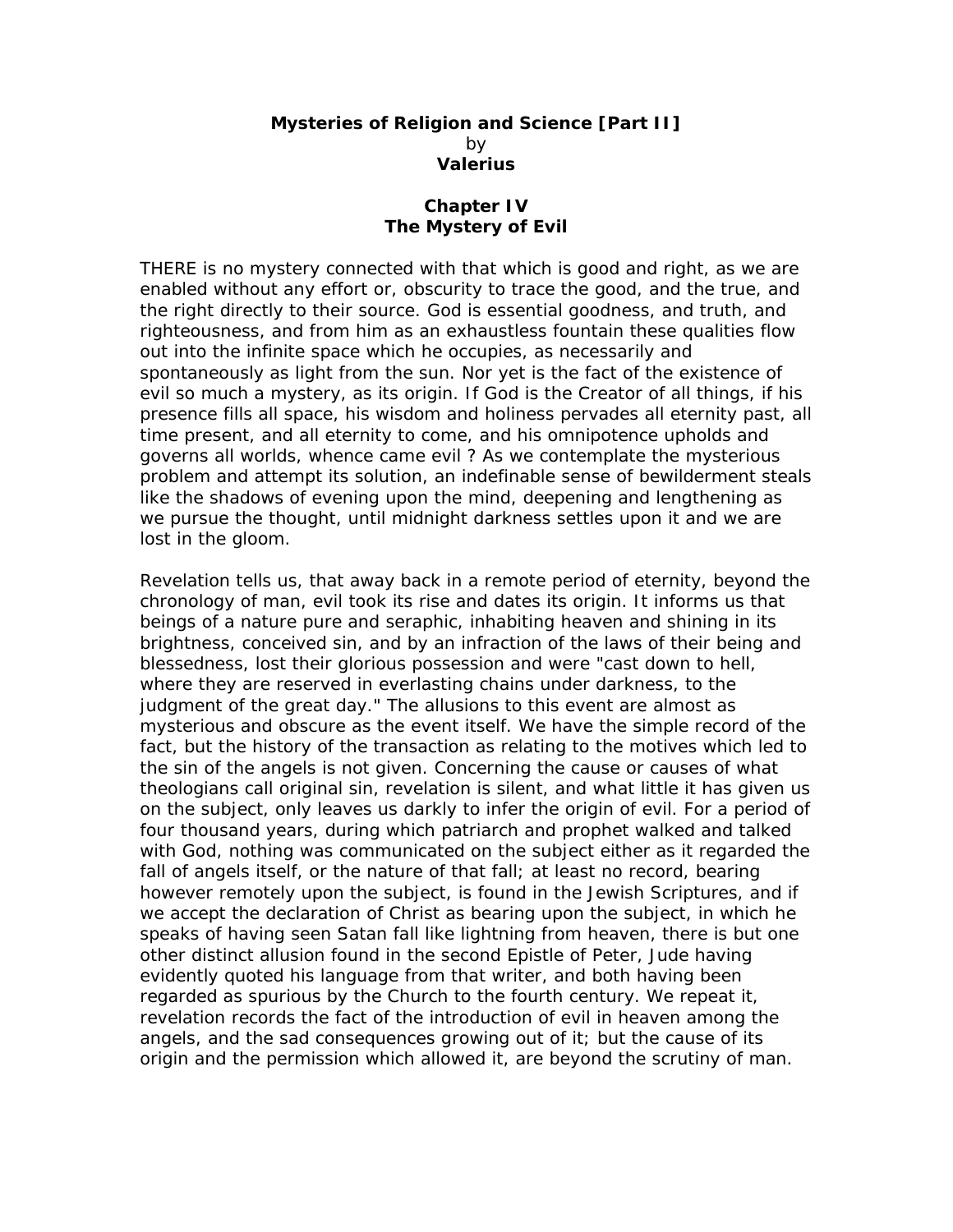Revelation discloses the existence of beings emanating from the Great first cause, possessing all the attributes of their divine original, of the same type in regard to the quality of their nature, differing only in degree, allied to God in the scale of existence and forming the connecting link in the chain of causes from the first causeless, dateless existence, down through all the inferior existences to the end of time and through eternity. First in the order of this divine emanation or creation, were the Cherubim through whom the divine glory was manifested, and whether in the language of revelation Jehovah was described as at rest or in motion, as seated on a throne or riding upon the wings of the wind, they were essential to that description. The next in the order of creation were the Seraphim or fiery celestial beings, who are represented as standing around the throne of Jehovah, having a human form furnished with wings, executing his will and praising him with their voices. Belonging to the hierarchy of heaven are other orders, all of which, however, come under the common designation of angels or messengers of Jehovah. These form the connecting link between man and the Creator, and are next in the series of creation to the Seraphim, and their agency is represented as being principally employed in the guidance of human destiny.

In the midst of, and reflecting the all surrounding glory of the High and Holy One who inhabits eternity, the four-faced and four-winged Cherubim are ceaselessly poised; surrounding these as the mighty officers and guard of the throne, are the human formed six- winged Seraphim clothed with fire, and executing the will of the mighty sovereign; still beyond, and encompassing all, are the angels ten thousand times ten thousand in number, and sent forth on ministries to earth and man. It was among these myriad hosts sin began. Here the sad defection rose, and treachery and insurrection sprang up in heaven., Among this sinless, radiant host, sin effected an entrance. All before was perfect obedience, harmony and happiness. Throughout the vast expanse of heaven there was no thought, emotion or volition that did not accord with and vibrate in unison to the touches of heavenly love. All the affections like a sea of love itself, ebbed and flowed at the divine command, and the highest, fullest tide of happiness consisted in obedience to the will of heaven. The largest capacity was satisfied with an inflow of knowledge, and the largest desire with the fullness of bliss. Above, around, beneath, everywhere, all was perfect fruition and joy. No interdict frowned across the path of the most free and enlarged inquiry after knowledge, and no position presented itself to ambition, the attainment of which could by any possibility enhance the bliss. We know that the poet has indulged in a license as unwarrantable as it is untrue, representing the angels as aspiring to the place of God, and asserting this as the cause of their fall. According to the poetic conception the revolt, however, was not confined to angels, but extended up to Seraphim and Cherubim, until many of the higher as well as lower order were involved in the crusade against Omnipotence, and the wild clarion shout of war rang through the vaulted heaven. That depravity should rebel against holiness and goodness, presents no psychological difficulty, and would not be considered as remarkable ; but that purity and love, the very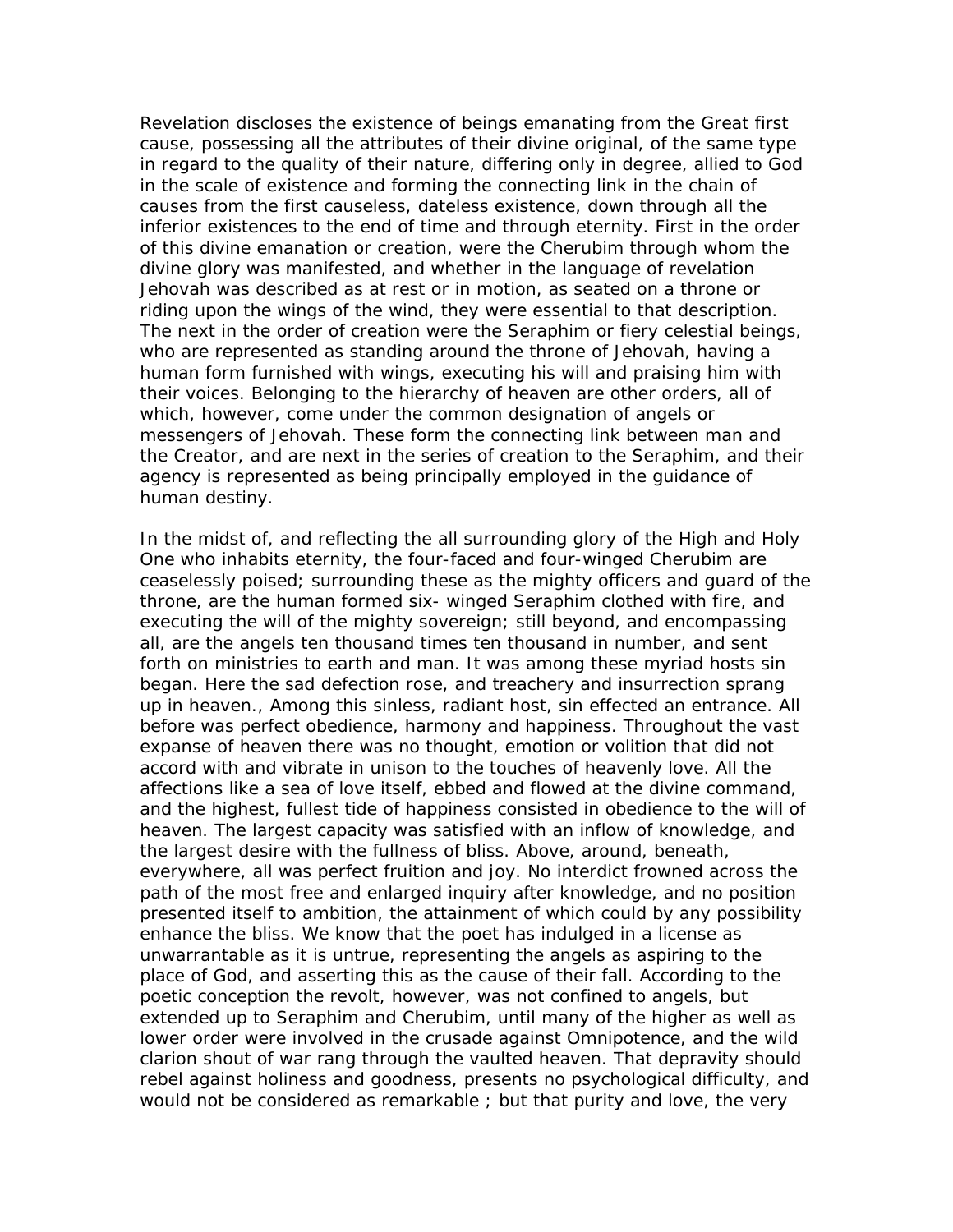element of angelic existence, should engender corruption and hate, is a mystery beyond expression inscrutable.

But whence came the evil? What was the mysterious spirit alchemy that changed an angel of light, and holiness, and love, the very type and image of God, into a fiend of darkness, corruption and hate? What power changed a friend and an ally into a foe and adversary of the King of heaven? If evil was not to be found in God, the great fountain of being and blessedness, nor yet in Cherub, or Seraph, or angel, all endowed with the same nature and moral attributes, and basking in the same light and glory, from whence-we repeat it-drank in the pure, ethereal, stainless spirit, the deep, dark, damning draught which blighted his nature, blackened his spirit, and changed him from a holy, obedient and benevolent creature, into a depraved, rebellious and malicious fiend ? We may adopt any conception, hypothesis or exegesis of poets, philosophers or theologians, in regard to the nature of the sin of the rebel angels, but the deep, dark, solemn mystery remains. Sin and ruin sprang up in heaven, in the immediate presence of God, and we come back to the question, whence came this sin? Where did it originate ? And how did it originate ? Was it ab extra or ab intra from without, or from within ? If from without, from what quarter did it come ? If from within, in what department of the soul did it take its rise ? Was it in the perceptions, reflections, emotions or volitions, or was it in all ? Did the perception of God and the reflection of his greatness and glory awaken emotions, (not to be like him, for they were already like him,) to mount his throne and wrest his sceptre, and were the desires followed by volitions and acts corresponding thereto ? Whence these acts of the mind ? What cause or motion produced them ? The effect was evil, only and everlastingly evil, what then could have been the cause ? Like causes we are told produce like effects in like circumstances. Whether this be a truth of universal application and to which there can be no exceptions, we know not, but we are authorized in affirming that a good moral cause is invariably attended with good moral effects. He who was himself " the truth," asserted that a good fountain can not send forth bitter waters, any more than a corrupt fountain can send forth sweet waters. A good tree cannot bring forth evil fruit, any more than a bad tree can bring forth good fruit. The effect will partake of the nature of the cause, and can not by any possibility, if allowed legitimately to operate, be otherwise. So the same divine teacher affirmed, that a good man out of the good treasure of his heart bringeth forth good things, and that an evil man out of the evil treasure of his heart bringeth forth evil things. An evil mind can not conceive holy thoughts, and is not capable of holy emotions and volitions ; nor on the other hand, is a pure and sinless mind capable of sinful emotions or acts. The pure fountain, the good tree, and the holy mind, alike must be changed in their nature, radically and essentially, before bitterness and badness and sin can proceed from them.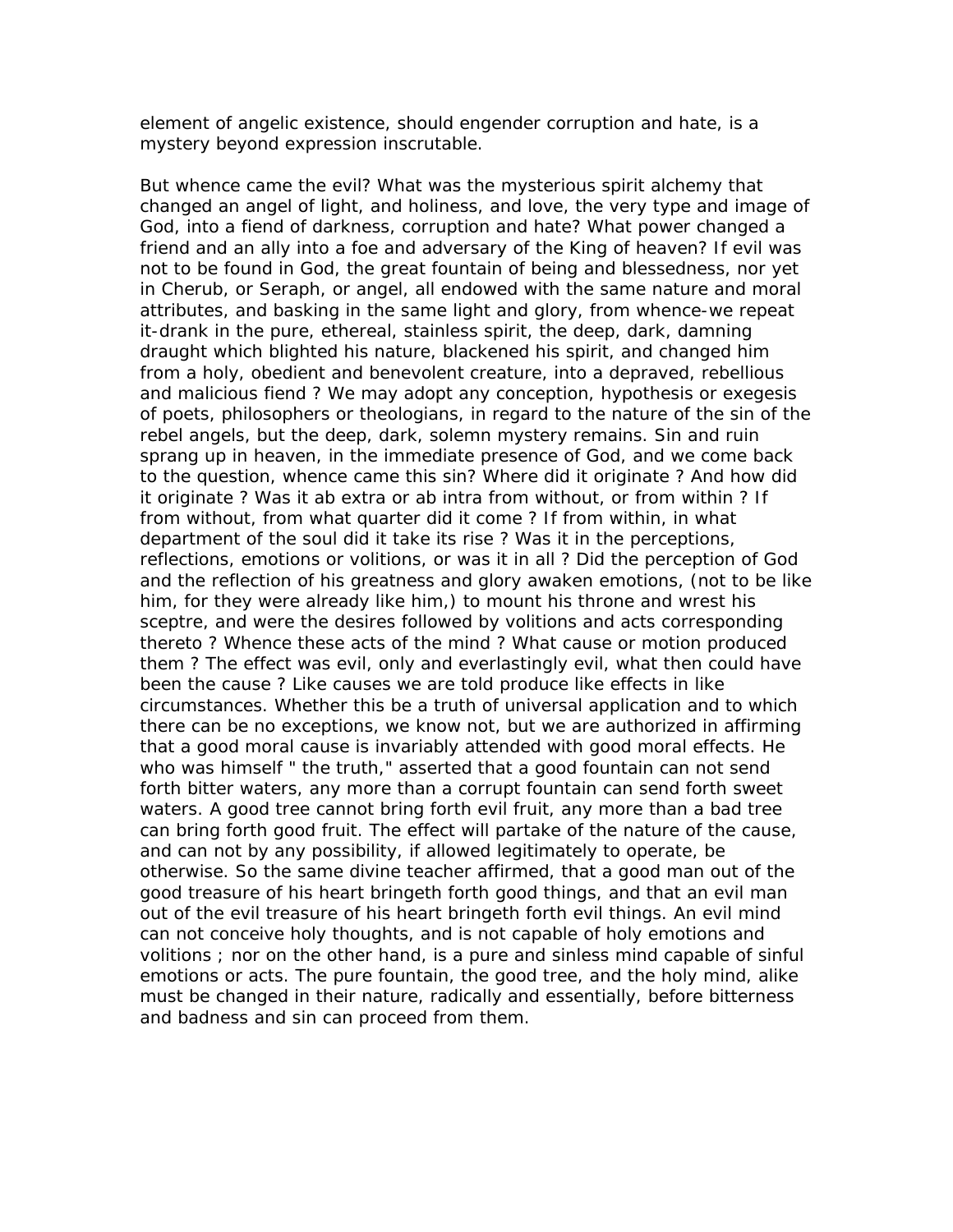If these assertions be true, where, whence, how came sin into the pure, bright, ineffable regions of the heavenly world. All questions about God willing it on the one hand, or his permitting it on the other, are foreign and evasive, and touch not the great and awful mystery in regard to the origin of evil. In the order of events every effect must have a cause. Properly speaking there are no casualties or accidents. All miracles have their final as well as formal causes, and it may be that what we regard as contrary to the laws of nature, or a suspension of those laws, is in perfect conformity with laws to us unknown. Nothing causeless can come. Whatever things we see, or hear, or feel, or know, or do, are connected with causes proximate or remote, and in the endless chain, link after link may be traced to the last, Just so sin may be traced to its origin, though it may take an infinite mind to discover it. To find its origin the mind has labored for centuries. Tomes of controversy have been written about it, endless speculations' have been indulged in regard to it, and some have lost the healthy balance of their religious belief in reasoning upon it, but the whole volume of revelation is silent as the grave in relation to the nature of its origin; and hidden in the mysterious depths of the omniscient mind, which no hand can unseal, it will remain unknown until that which is perfect has come, and the arcana of heaven shall be opened to the study of man. And the mind is as much at a loss and bewildered in its efforts to ascertain the date of its origin, as the origin itself. It is perfectly evident from revelation as well as from the nature of the thing, that angels have existed from an indefinite period anterior to the creation of the material universe. We know that at the laying of the foundations of the earth, "the morning stars sang together and all the sons of God shouted for joy." They witnessed the creation of the material out of which the earth was composed. They saw the chaotic mass when it was enveloped in darkness, and " without form and void." They beheld it when it started on its first revolution around its axis, and saw it assume a spherical form. They saw the gathering of its waters, the rising of its mountains, the opening of its vallies, the unfolding of its plains, and the coursing of its rivers. They saw the light first darting from its sun and shedding its genial beams upon its trees, and plants, and flowers. And what they saw in the wonderful formation of the earth, they also doubtless saw in the formation of all the planets of the solar system, and the other planetary systems of the universe. What to us is history gathered from the successive layers of rocks, as so many leaves folded over the earth's surface, and which in fossil language describes the first organic formation, to them is personal knowledge. The period when sin entered among the angels, and discord was first heard in heaven, is beyond the ken of mortals. It may have been before a single orb was created to display the material glory of the infinite one, when in all the vast expanse of space nothing but Jehovah and his angels existed. Or, their "first estate and habitation" may have been abandoned for a residence on some distant orb, which they beheld rolling away from the Creator's hand in brightness and beauty to its destined sphere.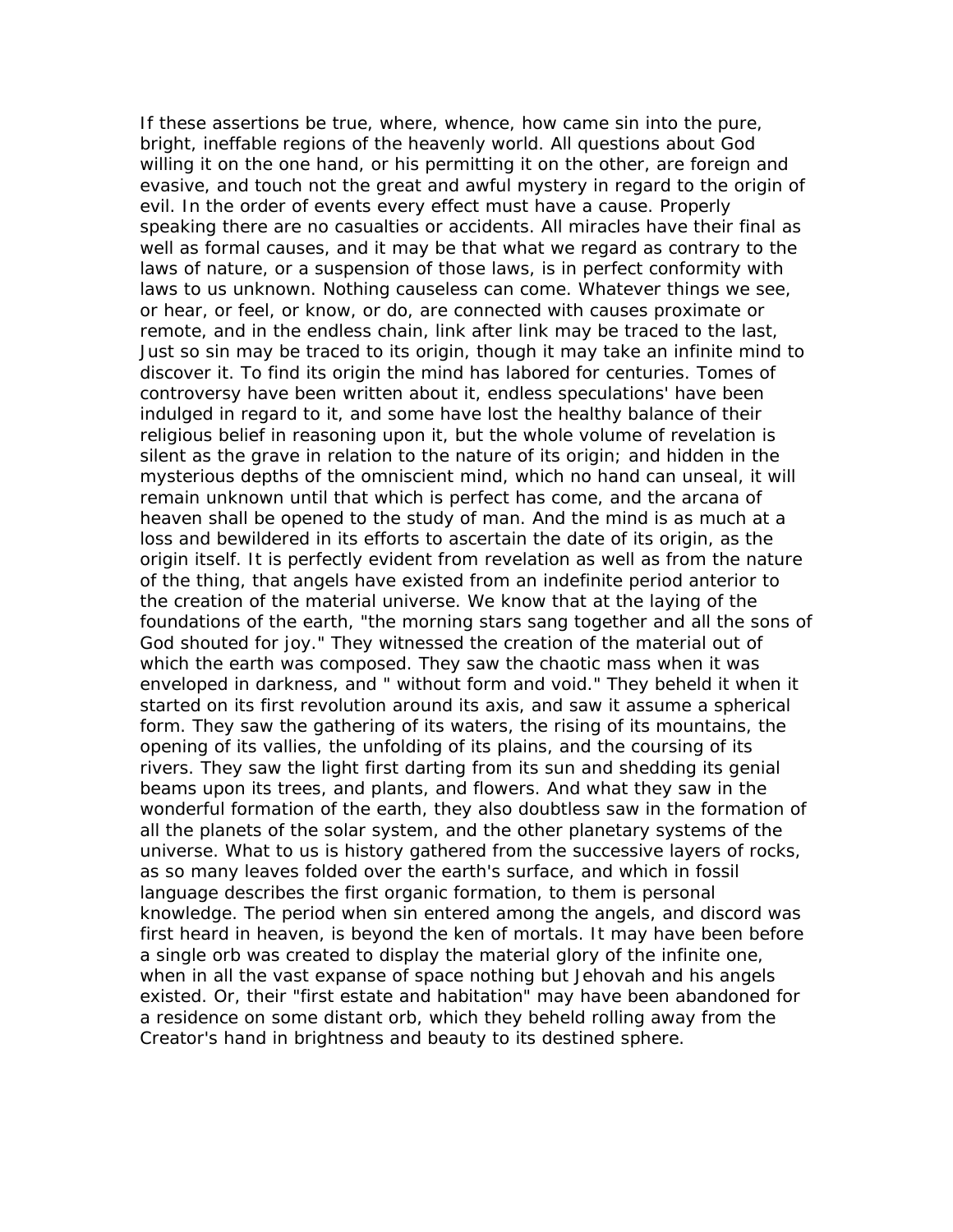We now turn from the contemplation of the introduction of evil among the inhabitants of heaven, and direct our attention to its origin on earth. Man, as we have already intimated, was created next in order to the angels, in the language of inspiration, only "a little lower, crowned with glory and honor," created "in righteousness and true holiness" and reflecting the image of his Maker. Thus formed and fashioned he was placed in a region of perfect loveliness and perpetual bloom. No imagination can conceive of the exalted bliss enjoyed by the one man Adam, the lord of the creation around him. The sun rose in peerless splendor over the far off summits of the blue mountains, and its glittering beams were reflected from the mirror-like surface of the lakes of Eden, around whose margin flowers of the most gorgeous hue and delicate perfume grew in wild yet graceful luxuriance. Lofty trees cast their grateful shade upon the soft green carpet of the earth. Birds of brightest plumage and sweetest song, filled the air with enchanting music. For him all were made and in perfect rest and bliss amid the bowers, and by the streams he walked and talked with nature and her God. As if to enhance, if possible, his bliss, for him was created, and to him was given, a form like unto his own. Revelation informs us that on awaking from a deep, undisturbed slumber, he beheld before him a being like unto himself, of unsurpassing loveliness. Possessing the same nature physically and intellectually, but cast in a somewhat finer mould, she was not above him or below him, and to her conjointly with himself was given authority over the earth and all its animate and inanimate objects. The two were one in every conceivable adaptation of mind and heart and form. A mysterious influence like the attraction of the spheres bound them together, producing an intercommunion of soul with soul that could only be interrupted by the destruction, of their nature. The love they bore to each other was little less than that which unitedly they bore to God their Creator.

Such was Eden and such was man. We now approach the mystery of the introduction of sin into this pure and peaceful abode, and the equally wonderful mystery connected with its consequences. Sacred history tells us that one of the fallen angels attracted by the bliss of Eden sought its ruin, and that assuming the form of a serpent, he wound his scaly folds around " the tree of knowledge of good and evil." Of the fruit of all the other trees of the garden, Adam and Eve were permitted to eat, but the fruit of this tree was interdicted by divine command, and death was the penalty of its violation. The wisdom and cunning of the demonized serpent proved too great for the virtue of the woman. Sense and reason were alike invaded. The fruit forbidden was beautiful to the eye and pleasant to the taste, and above all it imparted a knowledge above that of mortals. Those who ate it should be like God himself, knowing good and evil. The fatal: fascination prevailed, and the pure and taintless hand, obedient to the will, plucked the fruit. The deed was done. The act, however, did not involve her companion in guilt. Sin had not yet entered his sinless soul, and he might have retained his purity and immortality until now, for anything his unhappy spouse had done. The fatal spell was on her, and with an art obtained from the dark spirit of evil, she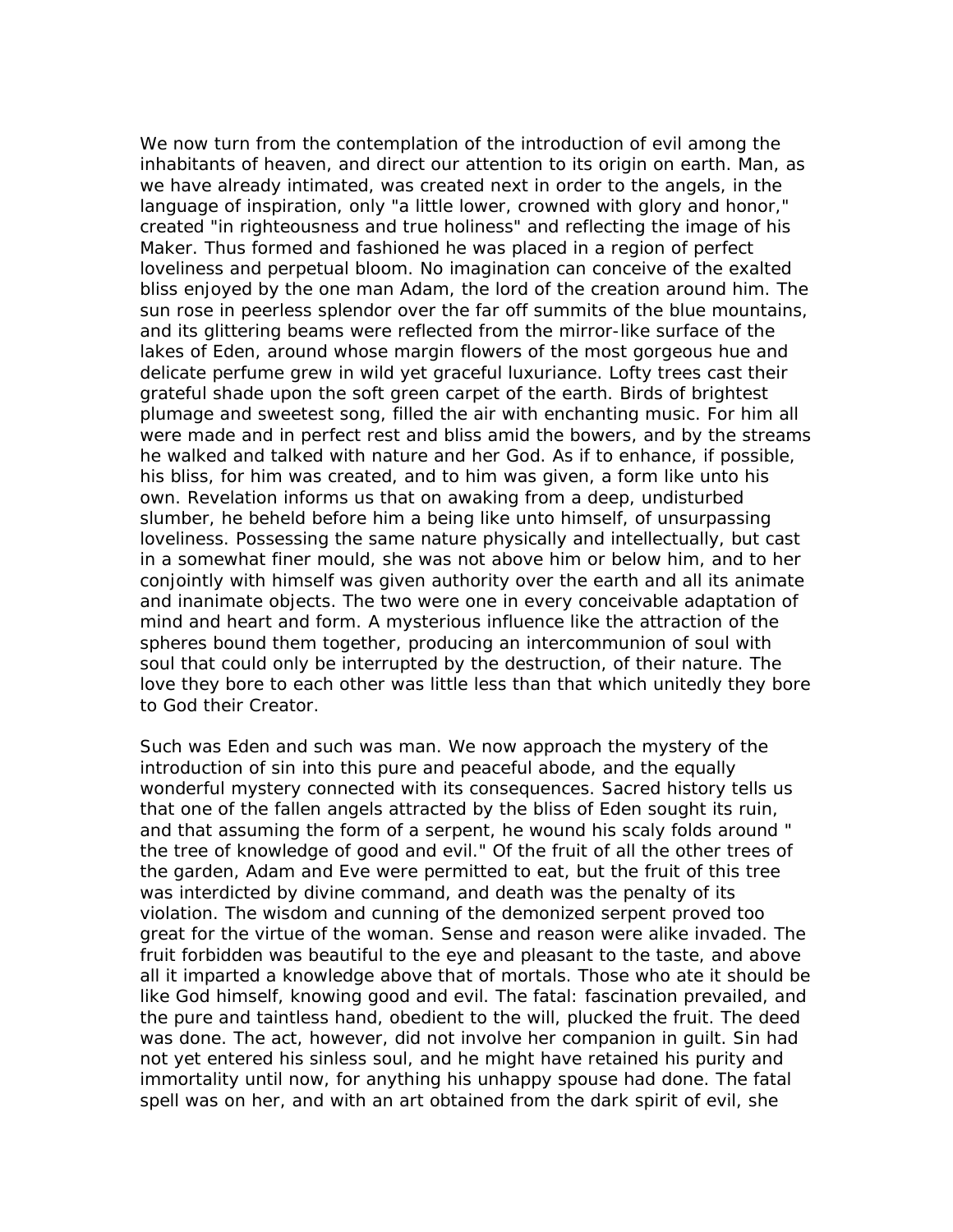was not long in persuading him to become a partner in her guilt. The first act of the dreadful tragedy was now finished, and the thunder of Jehovah announced the fall of a midnight curtain over Eden. Next came the malediction of heaven. The serpent was cursed above all cattle and creeping things, the woman was cursed with perpetual sorrow and subjection to her husband, the ground was cursed for man's sake, and in toil and sorrow he was to eat of its fruit all the days of his life. They were driven from Eden, and Cherubim with swords of fire were sent to guard the way of the tree of life in the midst of the garden.

Some have called in question the truthfulness of this narrative of the fall, and have denominated it an oriental allegory, but whatever may be the opinions or speculations of men about the theory of the introduction of sin into the world, the fact of its existence is apparent, and the sad history of our race demonstrates that sin abounds. It has also been affirmed that because the prohibition in regard to the eating of the fruit of the tree of knowledge was made to Adam, that therefore in all probability the curse would not have come upon Eve, if she had not tempted Adam and effected his ruin. All such speculations are fruitless, and touch not the dreadful mystery of the fact of the existence of evil in the world.

But we are not done with the mystery of Adam's sin. It extends further, and like a bitter stream grows deeper and darker, and more bitter as we pursue it. Theology informs us that the consequences of Adam's sin not only involved the death of the body, but the infliction of endless pain and misery upon the soul of every descendent down to the last of his posterity; that in the sin of Adam our nature, which was originally holy, became depraved and unholy, and that this depravity is inborn, so that being inclined to evil only and continually, it is as natural for a human being to sin when his mind begins to act emotionally and volitionally, as it is for him to breathe or move, or as it is for trees to grow, or the water to seek a level, or the atmosphere an equilibrium. We think some theologians have erred in the discussion of the subject of depravity. After stating the doctrine of innate depravity or inborn sin, as it is found in the systems of theology, and essays, and sermons, which have been written upon it, the writers :almost invariably start out upon elaborate discussions on the actual depravity which exists in the world. This is all superfluous because conceded by every right mind, and besides, the existence of universal depravity does not touch the question of innate depravity, inasmuch as there was nothing whatever in the condition and circumstances of Adam, when in a state of perfect holiness, which prevented him from transgressing the command of God, and that in the most wilful and deliberate manner. In his holy state it was as natural for him to obey God and work righteousness, as it is for the unholy to sin. Hence, all mankind, may, like Adam, have fallen by their own deliberate choice and act, and a universal depravity overspread the earth. The question relates to man's native condition, or in other words, to the natural state in which he was born. We are taught from childhood that "in Adam's fall we sinned all," and that as the representative of our race all who have descended from him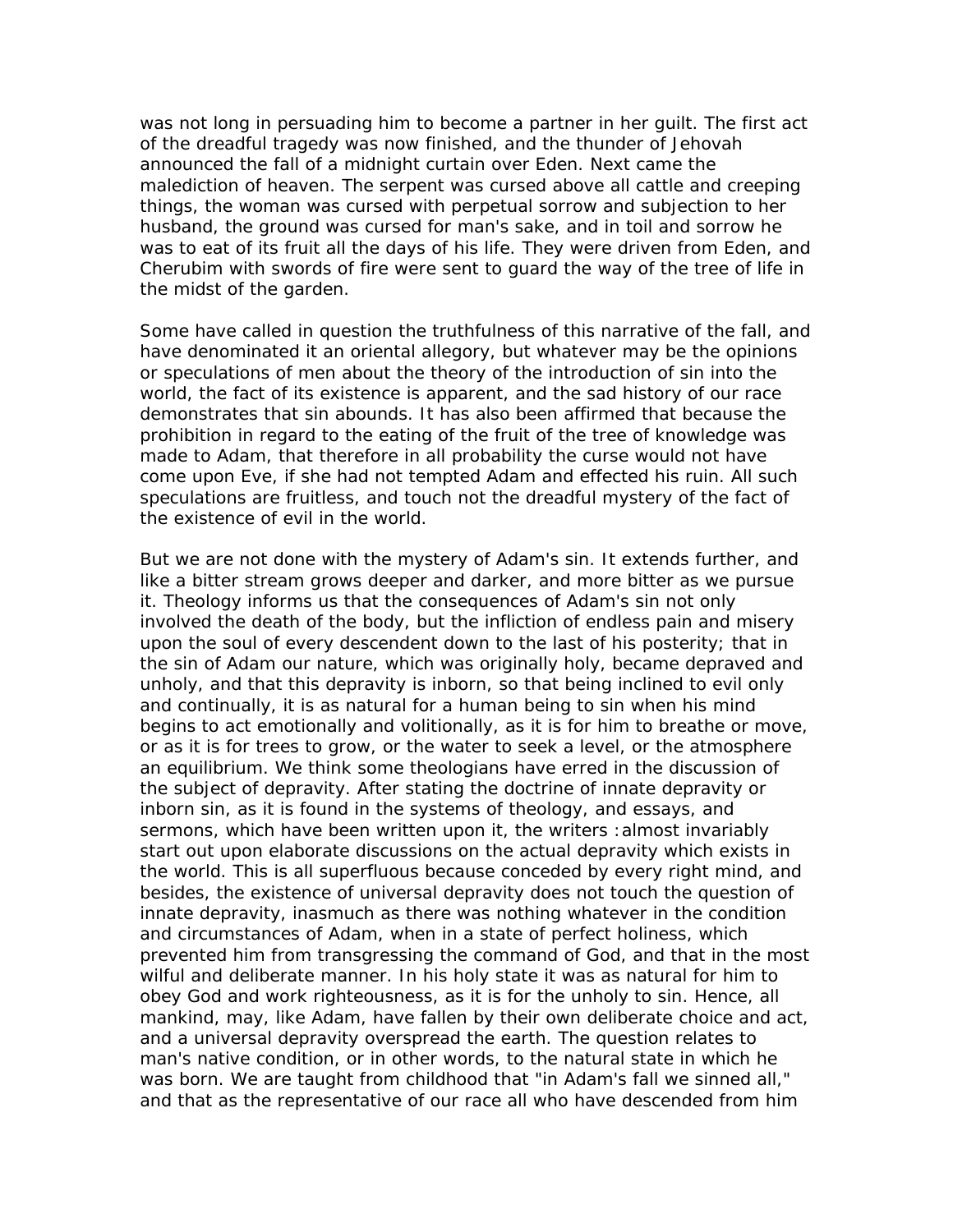are alike in nature, and as the streams partake of the nature of the fountain, be that fountain bitter or sweet, and as the fruit partakes of the nature of the tree, be that fruit good or bad, so human nature as to its quality is nothing more and nothing less than its origin.

The introduction of evil into the moral universe was a much profounder mystery than the introduction of evil upon earth. The sin of a higher order of intelligences argues at least the possibility of sin in a lower order, and the sin of man, though not necessary, is a sequence in the great chain of disastrous events brought about by the first transgression in heaven. The great mystery connected with the sin of Adam does not consist in the fact of his transgression and fall, but in the nature and effects of that transgression. The sin of the first transgressing angel did not affect the nature or destiny necessarily of any other angel. When he violated the divine law, whatever that violation may have been, the penalty was due to him alone. If others had not with the same deliberateness joined in the transgression, they would be still in the enjoyment of their first estate. Not so, however, with the sin of Adam. We are informed that his sin involved the entire race in ruin, and that all the millions of his posterity by his act were made sinners, and come into the world under the same condemnation which rested upon his guilty head. That the sin of Adam was transferred to his posterity in the sense that his act was their act, or in other words, that all his descendents sinned in him, and thus like him fell under the wrath and curse of God, becoming inheritors of " all the pains and miseries of this life, to death itself, and all the pangs of hell forever." At such a mystery human reason staggers ; nor is the difficulty under which the mind labors in its endeavors to understand the rationale, obviated by the admission of the probability that all men would have followed the first in the way of transgression, and thus would have become personally guilty, and hence deserving of hell, because there is really no valid ground for such a supposition. Indeed, we have reason to infer the contrary from the case of that portion of the angels who did not sin with Satan, nor have they sinned since, but have " kept their first estate and are denominated on that account "the elect angels," confirmed in holiness and happiness forever.

In consequence of Adam's sin we are told that "every man naturally engendered of his offspring is corrupt and inclined to evil only and continually." Sin be must, as soon as he begins to act, and that as necessarily as he breathes, because he is born into a state of sin, and in sin itself.

"Soon as he draws his infant breath The seeds of sin grow up for death, The law demands a perfect heart, But he is defiled in every part"

And for this sinful state which he has inherited by birth and over which he could have no control, and for all the acts growing out of it he is held personally accountable.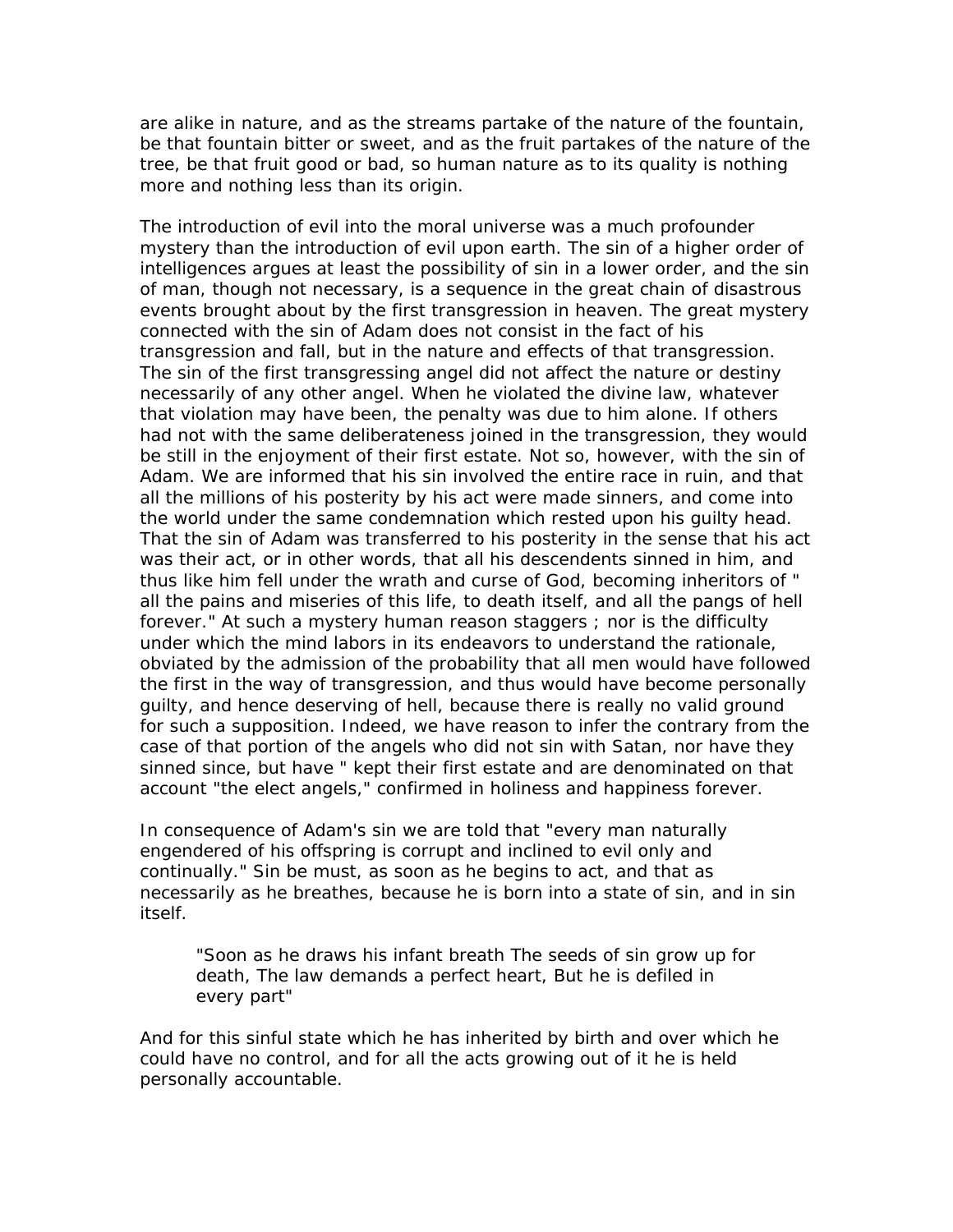"Cursed be the man, forever cursed, Who doth one wilful sin commit, Death and damnation for the first Without relief and infinite."

How terribly gloomy are the mysteries which gather around this subject. But there is another side to this cloud. Though all is dark, and not a single line of light relieves its margin, yet the sun shines on the other side, and all is light and glorious there. Though religion has mysteries dolorous, she has also mysteries glorious, but these we shall reserve for another chapter.

## **Chapter V Mystery of Redemption**

HAVING discussed the mystery of evil as it regards its origin and consequences, we propose in this chapter to discuss the equally profound mystery of redemption. Man, as we have seen, having revolted from obedience to his Maker, in acting contrary to his express and positive commands, placed himself necessarily at variance and war. A state of rebellion had sprung up in his soul. The healthy harmony which reigned in all his faculties was interrupted, and a sad conflict began in his mental and moral nature, which nothing but omnipotence could arrest. A derangement existed in his being which could only be rectified and cured by the author of that being. But how was this to be effected ? The creature and the creator were at variance, the sin of man had broken off his connexion with and bad separated him from his God. There was no remove on the part of God, nor was there any act on his part which severed a connexion on which depended animal and spiritual life-it was solely the act of the creature and the necessary consequence synchronical thereto ; not only destroyed all conformity with the divine mind, but destroyed all disposition to act in harmony therewith. But more than all this, it destroyed all ability to act in harmony with God, had it even left the disposition, converting the very nature of man into that of opposition, thus making the hostility not only one of relation, but one of state.

What is perhaps as great a mystery as any connected with the human mind in its fallen condition, is the fact that it hates the object against which it is at war, and this hatred is in proportion to the injury inflicted by that mind ; so far as human experience goes, it is invariably the case that we hate those whom we have injured. This strange fact looms up in the experience of all, so that no matter what may have been the cause of the injury done to an individual, especially where personal wrong is considered, the mind invariably harmonizes with the thought, or word, or act by which that opposition is expressed, and a feeling of hatred or contempt springs up. We repeat it, this is a mystery. But when we come to contemplate the state of the mind in relation to God, the mystery grows deeper and darker. He is essential goodness ; never has done wrong, and never can do wrong , has always sought our happiness as the creatures of his everlasting love. He is the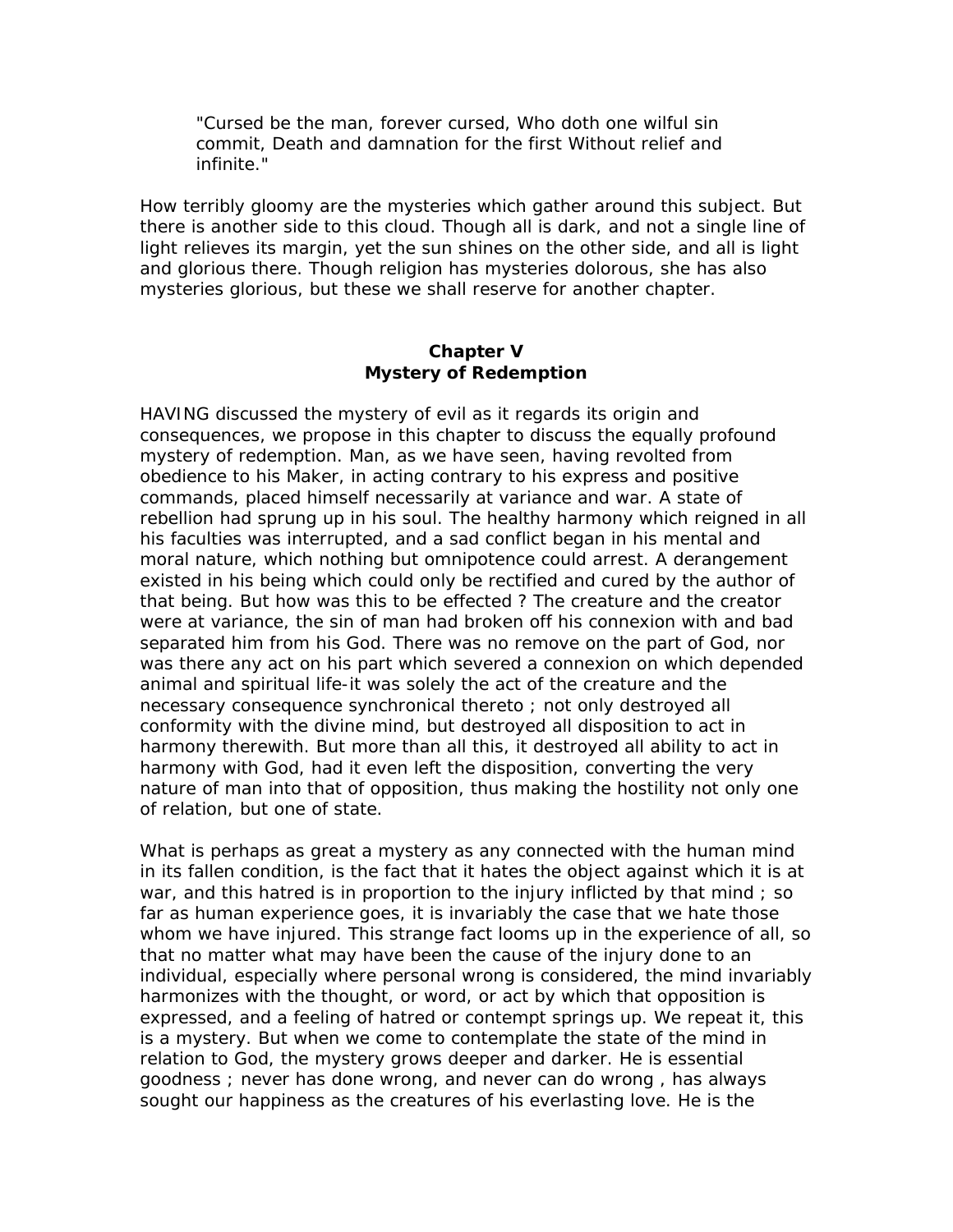eternal fountain of love itself, and no bitter waters of hatred can ever flow therefrom - yet man has turned away from this fountain of perpetual blessedness, and has hewn out to himself cisterns, broken cisterns; has dug stagnant pools, and sought to quench his thirst for happiness in their polluted waters. Such strange and unnatural conduct on the part of man has caused the Almighty to exclaim, "Hear, O, Heavens, and give ear, O, Earth; I have nourished and brought up children and they have rebelled against me. Let the wicked forsake his way, and the unrighteous man his thoughts, let him return unto the Lord, who will have mercy upon him, and to our God, for he will abundantly pardon."

The history of the past is but a continuous record of man's hostility to God, and the experience of the present but verifies and confirms the sad and terrible truth. A chasm was opened in Eden separating man from God, which has been growing wider and deeper for six thousand years ; the Creator and the creature at variance, the latter in open rebellion. In this state of things how can a reconcilliation be effected, how can an atonement be brought about, so that Jehovah and his creatures may be one again. To whom does it belong to make the conditions of peace ? From whence shall come the overtures, from the offended or the offending, from the guiltless or the guilty, from God or man ? Evidently where the offence began, there must begin the reparation, where injustice and wrong has originated, there must commence the restitution. If man is the offender, if human nature has transgressed the divine law, human nature must suffer the penalty, unless the claims of that law be set aside ; but these claims cannot be set aside ; they must be executed, or Jehovah must give up his throne, relinquish his government, and yield the universe to anarchy. The demands of a violated law must be met.

Every step we take in the investigation of this subject, from the starting point of man's rebellion against God, only increases the difficulties connected with reconcilliation and atonement. The law given to man as a rule of action required perfect and perpetual obedience ; the moment it was violated, the fulfillment of its requirements on the part of man was utterly impossible, and as we have seen, had it left man in possession of an ability to comply with its demands without leaving a disposition and willingness to do so, the impossibility would have been equally as great.

The event of the fall and all its consequences was of course known to God from all eternity, and as no provision was made against it, so as to prevent it, the presumption is that a plan was devised for man's restoration, which in clue time would be made known to the race. How much of this was made known to the first transgressors, and how clearly it was revealed, we are not able to determine. Sacrifices were offered at an early period in the world's history, and the death of the animal victim seemed to shadow forth the medium of satisfaction for sin, but what connexion there could be between the death of an ox or an heifer, a goat, a ram or a lamb, and the satisfaction to justice for the sin of a human soul was, and is, a mystery beyond the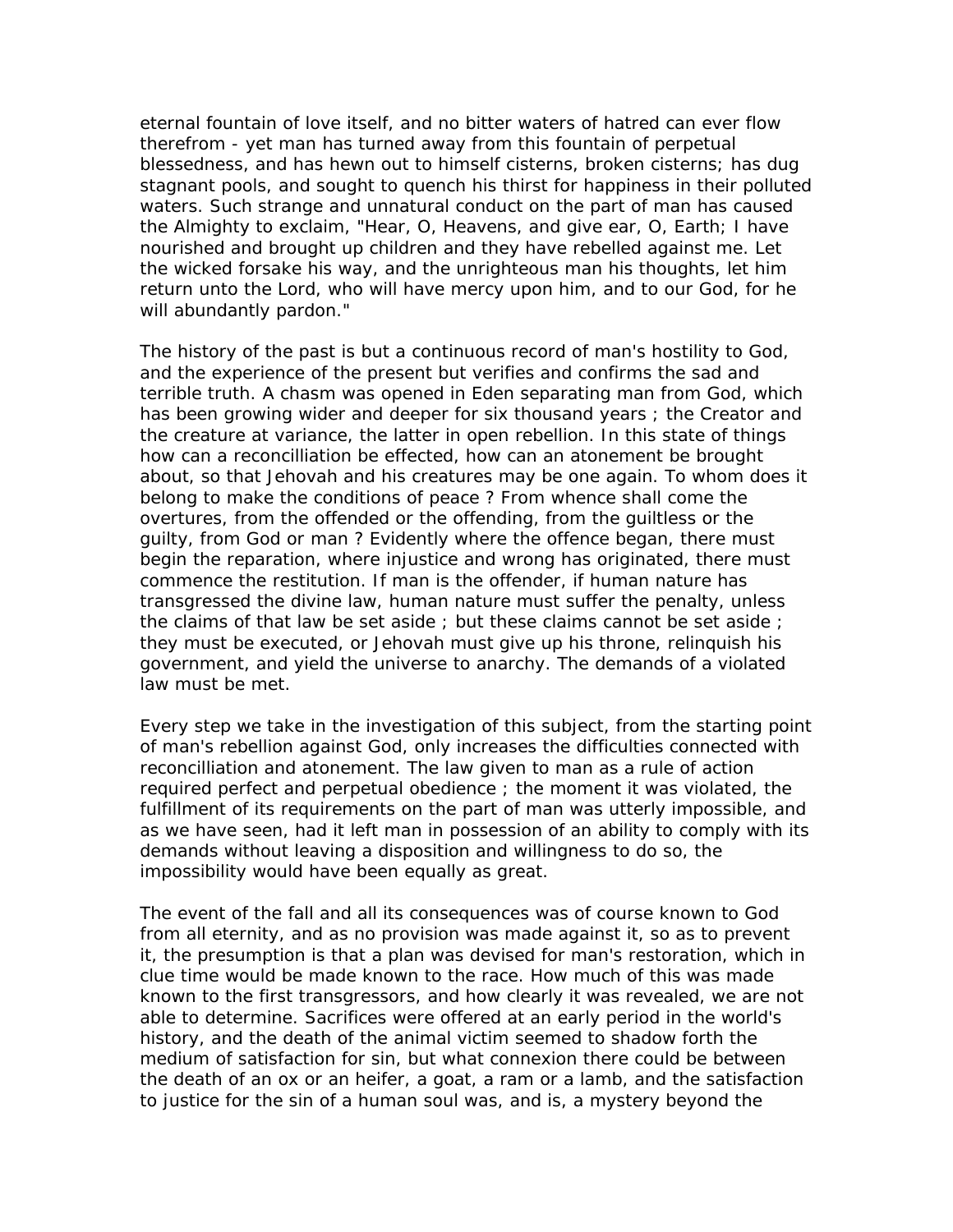power of man to comprehend. How the sprinkling of the blood of these animals upon the altar and the mercy seat, and upon the person, could communicate purification and pardon, none but omniscience who ordained the rite could explain. The whole history of redemption from first to last is full of mystery. In order that we may be able to trace this mystery, though incapable of comprehending it, as a subject in which we are all more deeply interested than any other that can occupy the mind of man, it will be necessary to refer to revelation. Our space will not allow us to enter into detail on this subject, and we can only touch upon certain points in the development of the great plan as they are brought to view in the sacred scriptures. In the dealings of God with mankind, we shall be able to ascertain the state of the Divine mind towards our race. .

The first intimation given in revelation on this subject of redemption or restoration to divine favor is darkly hinted in that obscure passage which after the fall announces that " the seed of the woman shall bruise the serpent's head." From woman, through whose agency the ruin of the race was effected, we learn, was thus to come its redemption. Though man was ejected from Eden and forbidden access to the tree of life, he was not entirely separated from his Maker. Jehovah manifested himself under a new form, not as the Creator, but as the Savior. The race increased, and multiplied upon the earth, and in proportion to its increase it became corrupt, until, as sacred history informs us, the whole earth was filled with violence and . blood. So perfect was the anarchy that reigned, that the entire race, with the exception of one family, was destroyed. Revelation informs us, that in view of this destruction it repented Jehovah, that he had made man, yet he declared for his sake he would not again destroy the earth by water, and as a sign of its perpetual preservation from such a calamity, he set the rainbow in the heavens. Again the earth was peopled, but with no purer race. Wherever men existed, wickedness was found, and especially where they congregated in large cities, scenes of pollution and excess perpetually and invariably greeted the eye ; judgment from heaven fell in fire storms on devoted cities ; armies met each other on ensanguined fields ; nations were extinguished and cities destroyed. A Chaldean is called from his star worship, and listening to the mysterious voice he hears, which assures him that in him and his descendants all the nations of the earth are to receive a distinguished blessing. After many years of disappointment, and when old age had come to him and his spouse, at length he is blest with a child. Through this child the promised blessing was to come. But before he had reached his majority, the same mysterious voice commanded the father to take him to a certain mountain, which should be divinely designated, and there offer him up as a burnt sacrifice to Jehovah. He obeyed the command, and just as he was about to plunge the fatal knife unto his son's heart, the same voice which commanded the sacrifice told him to stay his hand, as the command was but a test of his faith and obedience. The promise was then renewed, but Abraham slept in Macpelah before it was fulfilled. To Isaac, the child of promise, is born a son, who in the line of the same divine power is blest with a numerous progeny. One of his sons particularly was designated as the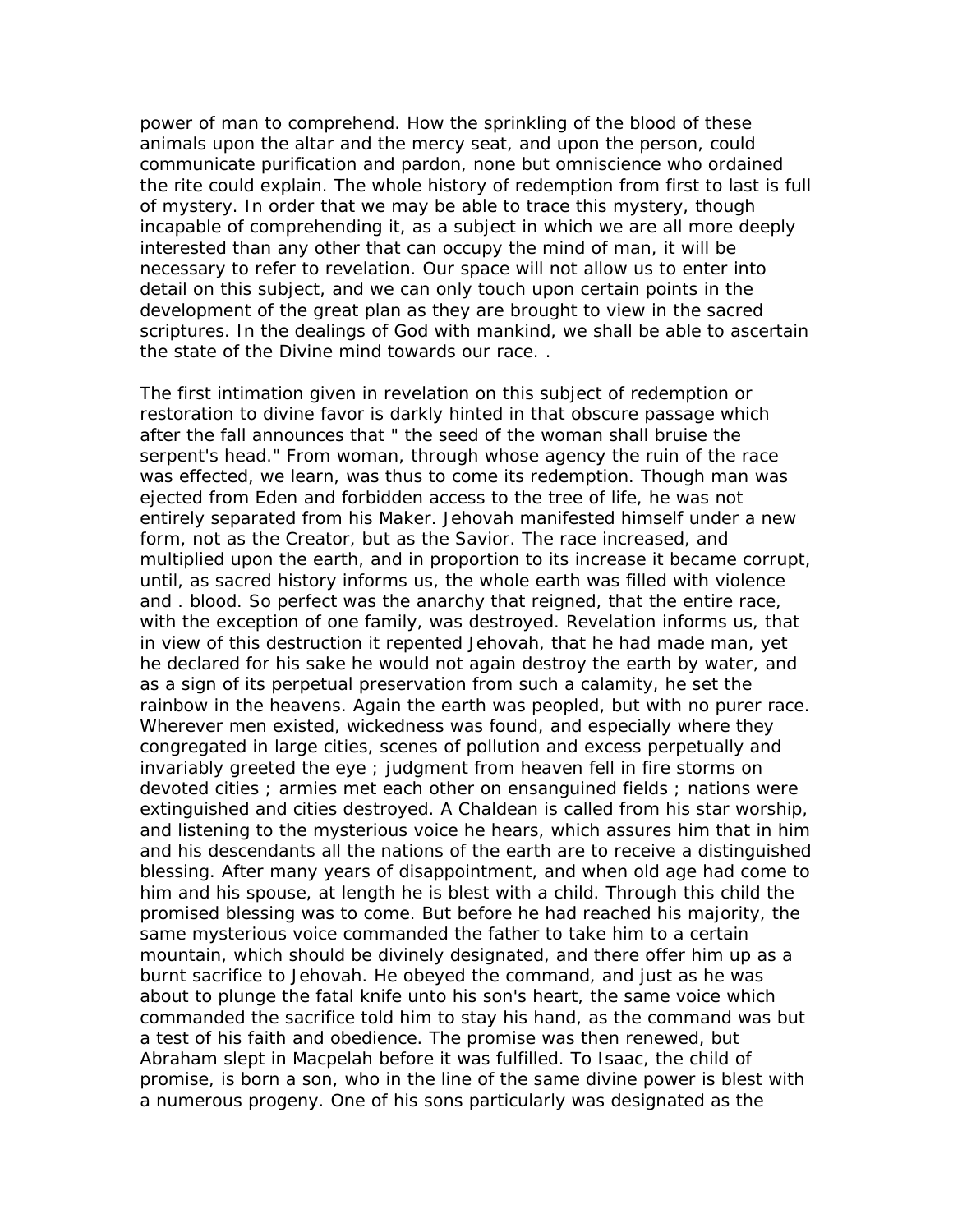chosen vessel through whom the promise was to flow. But Jacob died and his numerous descendants were reduced to slavery in Egypt, and years of affliction roll on. At length through the occasion of a cruel decree, one of the Israelites is introduced into the court of Pharaoh and adopted as a member of the royal family. When he came to years, "he espoused the cause of his down trodden brethren," and was obliged, because of slaying an Egyptian, to flee to Arabia. 'While there pursuing a pastoral life, he went one day to the summit of Sinai in pursuit of a wanderer from the sheep fold. He was startled at beholding a bush on fire, and his surprise was increased when he discovered that the flames which perfectly enveloped it did not consume it. As he drew near it, he-heard a voice, as if coming out of the fire, calling upon him to take off his shoes, because he was standing on holy ground. The same voice declared that he who conversed with him was Jehovah, the God of Abraham, Isaac and Jacob, and in confirmation of the assertion converted the shepherds crook which he held in his hand into a serpent, the moment he threw it upon the ground, and when he took it again it resumed its former state. In further confirmation, he was commanded to put his hand into his bosom, and on taking it out it was leprous, but by returning it again it was restored. The voice commanded him to go down to Egypt and command Pharaoh to let the Israelites go free, and if he refused, he would work miracles of power by his hand, which would liberate them.

Moses went into the presence of Pharaoh and communicated the divine command. The King refused to obey, and miracle after miracle was wrought, some of which the magicians imitated, but being entirely foiled in their attempts at others, they acknowledged the hand of God. Finally the Israelites were released after the first born in every house of the Egyptians was slain by the Passover angel. Thus liberated, they entered the desert, a bright cloud went before them for a guide, and spread over them like a pavillion. At night it became a pillar of fire. The wonderful rod smote the Red Sea, and its waters were divided so that three millions passed over dry shod. The Egyptian army attempting to follow, the waters closed upon them and they were drowned. The wants of the vast army were supplied in the desert by miracle. At Sinai a tabernacle was constructed by directions given to Moses, on the summit of the same mountain where he first heard the divine voice which commanded him to bring the people there to worship. Awful and glorious scenes were displayed on the summit of this mountain. At one time it was covered with a dark cloud, and from it issued lightnings and thunderings, and the sound of a trumpet. Moses was forty days with Jehovah on this mountain, and received the ten commandments on tablets of stone. The people enter into covenant with Jehovah after being sprinkled with the blood of a bullock offered in sacrifice upon an altar made after the pattern shown in the mount. The cloud of glory which rested on the mountain came down and filled the tabernacle, and a peculiar glory rested upon the Ark of the Covenant in which was placed the tablets of stone, the rod of Aaron, and the pot of manna. The encampment finally removed, and the different tribes took up the line of march. The order of the priesthood was established, and the high priest wore a mysterious breast-plate, composed of twelve precious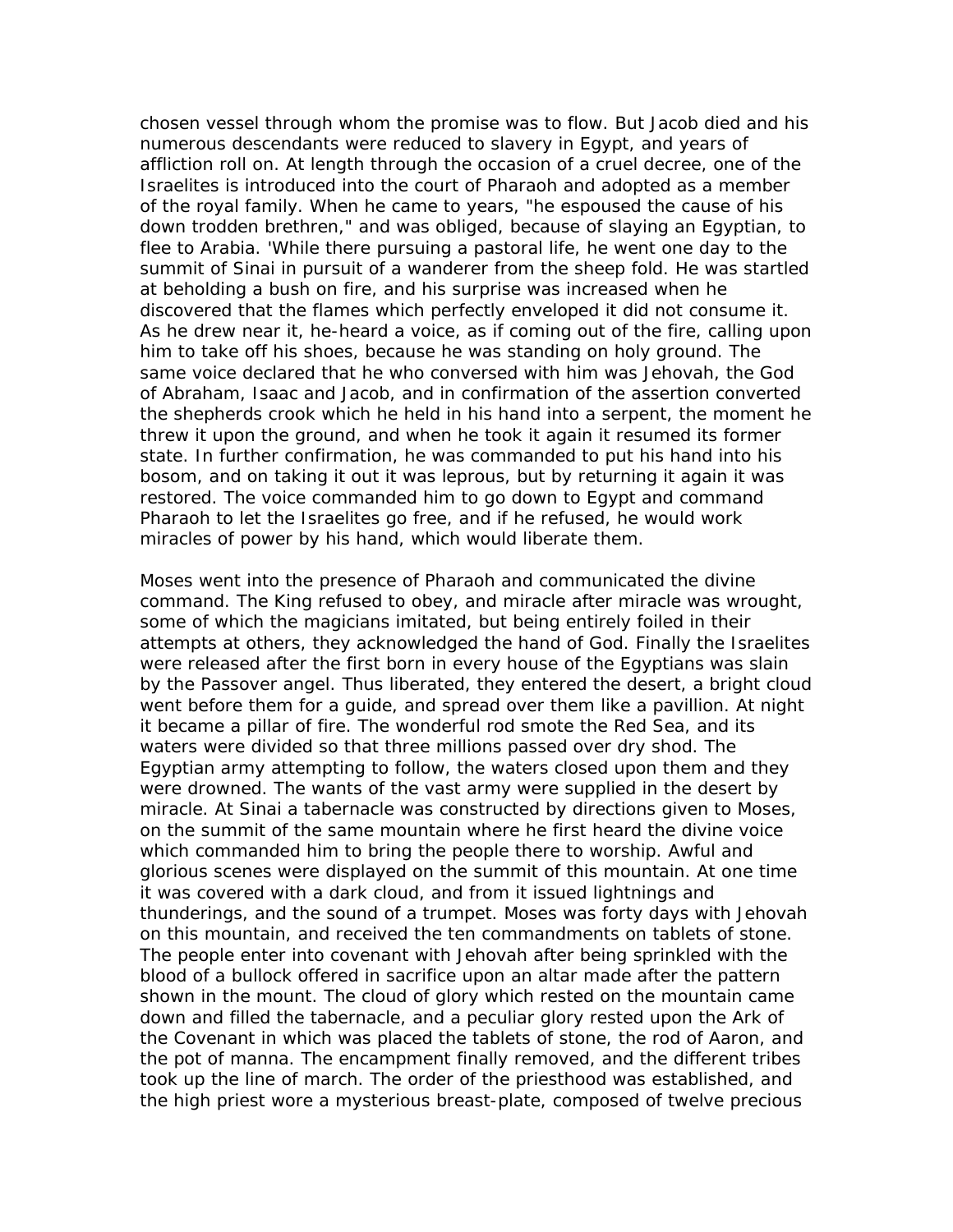stones, bearing the names of the twelve tribes of Israel. This was the urim and thummim, and as a divine oracle it could be consulted, and divine responses were always given.

But we can not dwell in detail upon all the incidents connected with the wandering of the Jews in the desert, and the mysterious nature of their worship. Moses died, and was mysteriously buried by angels. He was succeeded by Joshua. After forty years, during which time their clothes did not wear out, they entered Canaan, but no adult who left Egypt, except Caleb and Joshua, entered the promised land, the rest all perished in the wilderness. Miracles continued with them in Canaan. Wars succeeded to wars ; the Israelites became settled in Palestine, and rose to a great nation, were governed by a succession or Kings, some of whom were righteous and others wicked. The chosen and peculiar people became idolatrous, renounced allegiance, and were subject to various fortunes. Their magnificent temple was destroyed, and they carried away to captivity in Babylon. The glory; departed. They were at length allowed to return and rebuild their temple, yet they never recovered their former glory. During the existence of the latter temple, the Messiah so long promised was born, but he was despised and rejected and finally put to death as an imposter. Not long after, the temple and city of Jerusalem were destroyed by the Romans, and the Jews were scattered among the nations, where they exist denationalized to this day. The descendants of Ishmael, not Isaac, are the rulers of the promised land, and where stood the holy temple, now stands the temple of the false prophet.

We have thus given a rapid outline sketch of the history of that wonderful people, chosen of God as the medium through which redemption was to come to the world, and the race was to be restored from the ruins of the fall Revelation informs us that the mystery of redemption was kept from ages and generations, and that this mystery was make known when God became incarnate. The great mystery of redemption was set forth when "God was manifest in the flesh, justified in the spirit, seen of angels, preached unto the gentiles, believed on in the world, and received up into glory." God before was manifest in the garden of Eden, on Sinai, in the tabernacle and temple, but now he assumes the form of humanity, and instead of a transient manifestation, takes up his abode among men. Revelation teaches expressly that he took not the form of an angel, but was made in the likeness of sinful flesh, that he might condemn sin in the flesh, and thus deliver man from its curse ; that in assuming human nature, "he became sin for us," and thus, substitutionally, satisfied all the claims of the violated law. Of all the mysteries which we have been contemplating, or which it is possible for man to contemplate, this is the greatest, transcending all the works of the visible creation, including that of the creation of angels, and all the vast systems of Jehovah's empire, the work of redemption, both in its inception and development, towers sublimely above all, and leaves the mind bewildered in the broadest, profoundest mystery ever brought to the contemplation of men or angels. It has been the theme of angelic study from its first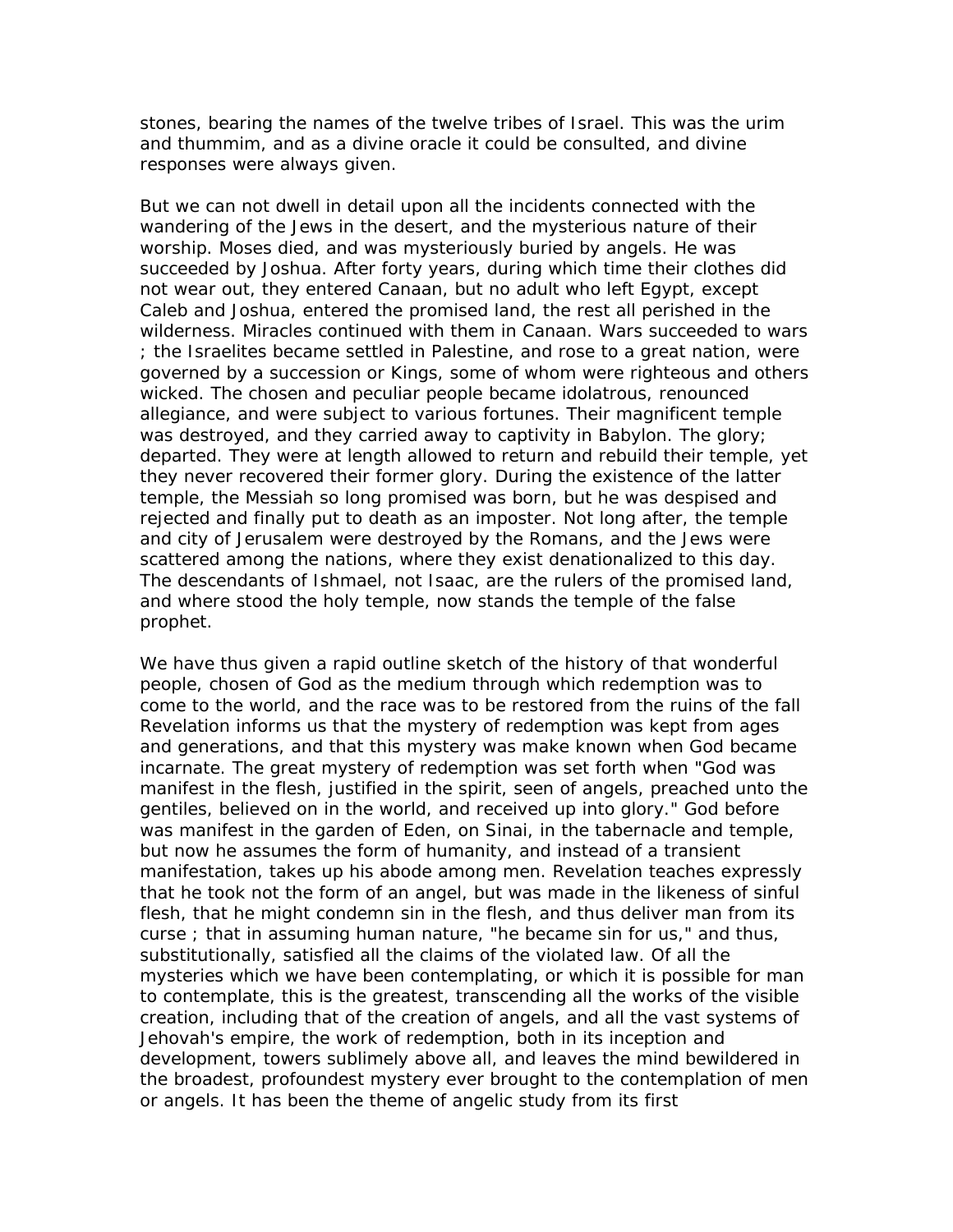announcement. Prophets who communicated the tidings of this mystery in language veiled in imagery or clothed in bold and striking figures or in plain literal description, when they announced the rise of a star in the distant future, or spoke of a scepter and law giver, or the miraculous birth of a child to whom should be given the titles of " wonderful, counsellor, the mighty God, the everlasting father, the prince of peace," and "upon whose shoulders the government should rest," knew not the import of the words they uttered; that the Great Eternal I AM of the patriarchs, and the Jehovah of the Jews who appeared in the bush, was with them in their desert wanderings, whose awful glory made Sinai tremble with its burden, and who dwelt in the holy of holies, should veil that Godhead and glory in humanity, pass through the ordinary process of human generation so as to be born of a woman, under the law, pass through all the stages of life, from . childhood to manhood, submitting to all the filial relations, and all the rites of the church, lead a life of suffering and sorrow, and die upon the cross the death of a criminal, makes a mystery overwhelmingly astounding. Nor is this all connected with the manifestation or appearance of God in human nature. He who created the earth, and to whom belonged all that it contains, became a wanderer upon its surface, a poor houseless, homeless stranger. He who created cherubim and seraphim, and whom all the hosts of heaven obey, and who declared that those who had "seen him, had seen the father," allowed himself to be insulted, blasphemed, spit upon, buffeted, scourged, nailed to the cross, and scornfully taunted with the declaration, "he saved others, himself be cannot save," and was challenged if he were equal with God to come down from the cross, and they would believe on him, is a mystery we wonder not that a Jew should stagger under, and claims a faith in all where reason must be kept in abeyance, and the simple truths of revelation must be credited without question. The declaration that "God was in Christ reconciling the world to himself," embraces the whole of the mystery of redemption. In this declaration there are no turns abstruse or speculative, every word is plain, and not above the comprehension of a child, and yet they announce a doctrine which a seraph never can, by the most intense application, comprehend, much less explain.

It may be asked why in the scheme of redemption was provision not made for fallen angels? Why pass them by in their chains and darkness without a provision of mercy or a space for repentance ? This, like the mystery of redemption itself, must remain inscrutable. Jehovah assumed human nature that he might represent human nature. He tasted death for every man that, as in Adam its first representative, all became subject to death, as the penalty of transgression, so in him all might be restored to life, as the result of his obedience to death, and a full, perfect, sufficient satisfaction to the claims of the violated. law be met ; that as by the disobedience of Adam, judgment passed upon all men to condemnation, so by the obedience of Christ;' justification passed upon all men. Human nature was assumed and human nature was redeemed, and thus as human nature only is included in the transaction, angelic nature, so far as the manifestation of God in the flesh is concerned, is not provided for.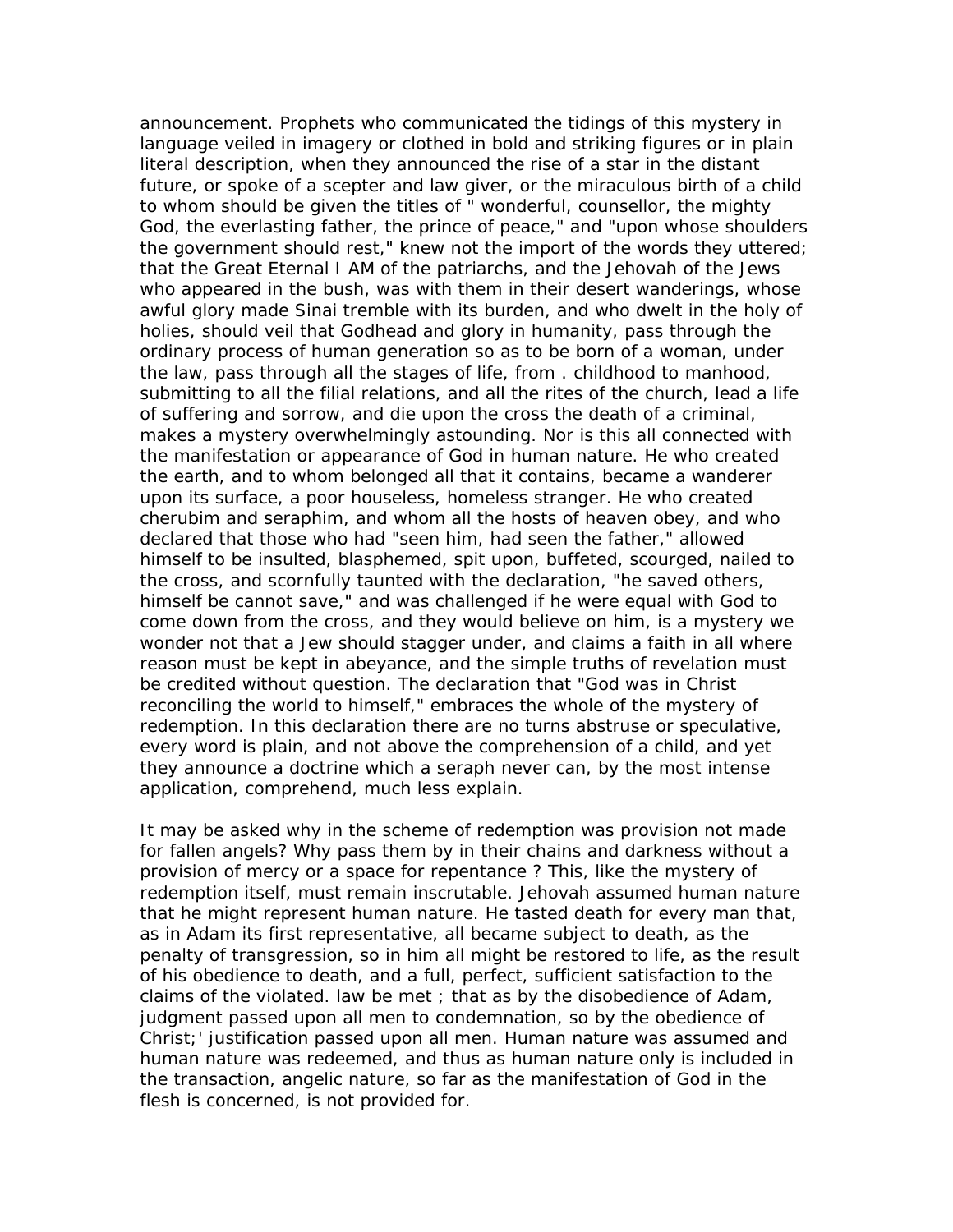The death of the Savior, who in the language of Revelation, "gave himself a ransom for us," and who was "the lamb slain from the foundation of the world," clears up the mystery connected with the sacrificial offerings under the law, so far as the design of those offerings was concerned ; but as it respects the reason in the divine mind why there could be " no remission of sin without the shedding of blood," eternity only can disclose. The death of Christ was the grand consummation of the scheme of human redemption. Here type and shadow were fulfilled and passed away. Here was the end of a priesthood ordained to prefigure the last great sacrifice when the high priest of the better dispensation would offer up himself once for all and forever. The last words of the expiring God-man, "it is finished," as they sounded out amid the darkened - heavens, announced the completion of the great work begun in Eden.

"Well might the sun in darkness hide And shut his glories in, When Christ the mighty Maker died For man, the creature's sin.

## **Chapter VI The Mystery of Man**

WHAT we have said before in relation to man has been mostly of an objective character; we now propose to consider him in a subjective light. We design to enter upon an investigation of the mental organism of this "fearfully and wonderfully" constructed being. His material organization, embracing as it does every other organization in the whole animal economy to which he stands related as the head of a series, is full of mystery exciting our profoundest wonder. The wonder is of a two-fold character. This appears when we consider, that while he includes in his organism all that belongs to the various orders in the series down to the radiate - the lowest form of animal life - he also differs from all these in several important particulars. But we stop not to survey his wonderful external frame, that is but the casket which contains the jewel, or rather we should say, the temple which enshrines the God-like intellect. The soul, What is it? That perceiving, thinking, emotional and volitional essence or subsistence which constitutes intelligence. That which in an instant can dart its thoughts like lightning to the remotest bounds of the Universe, and embrace worlds upon worlds in the wide sweep of its vision. That which knows no weariness or decay, but keeps an incessant train of thought whether waking or sleeping, "whether in the body or out of the body," that which while it is conscious of its own processes, at the same time loses itself in the mysteriousness of its operations. What is this entity? Perceptions, associations, suggestions, compound, involved and inexplicable, occupied by two or three different and distinct subjects at the same time, and yet possessed and calm in the midst of the mental whirl and conflict, who can tell its mysterious power or who explain its nature? Truly is it the only type that represents God, the infinite mind.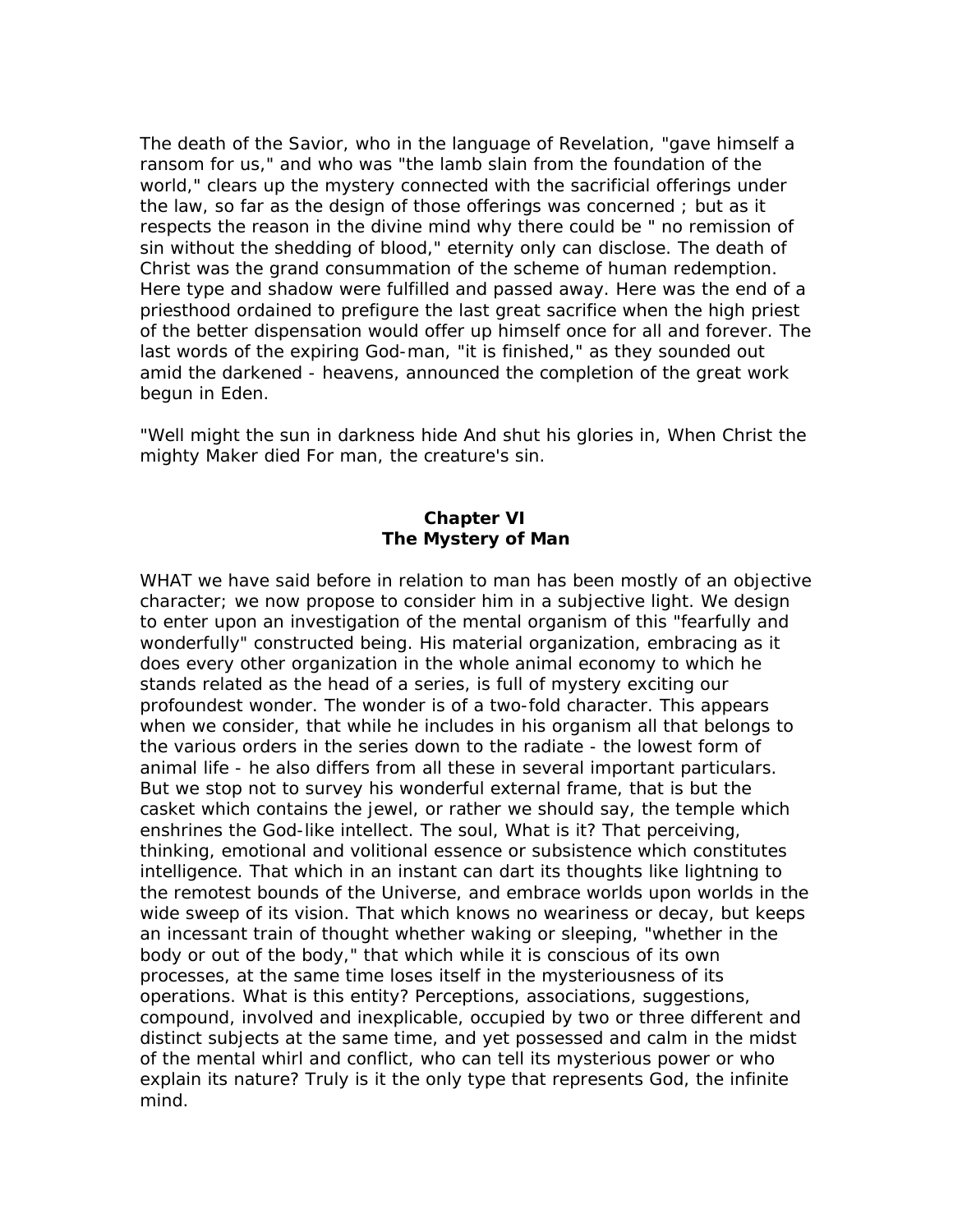Tomes upon tomes have been written upon the nature of the soul and its operations, systems upon systems have been constructed, designed to classify its faculties and powers, and their modes of operation, and yet no nearer have metaphysicians arrived at the truth than the ancient philosophers, in regard to an analysis of its nature. The most that can be known with certainty is its existence, but the mode of that existence, its nature and duration are not inferable from any investigations ever made undirected by the superior light of revelation. In the research we will not deny that there has been an approximation to the truth. We are ready to admit that philosophy, positive and speculative, has thrown light upon the mystery of mind, just as chemistry has served to unfold the nature and properties of matter. The advance has been as great in the department of metaphysical as it has in natural philosophy. We look back to the past and trace step by step the progress made in natural philosophy when all matter resolved itself into four elements ; earth, air, fire and water, but as chemical science advanced and subsequent analysis was brought to bear upon these objects, it was ascertained that there was something beyond the mere external manifestation. There was a hidden nature which science only could reveal, an internal organism, so to speak, lying concealed beneath the surface, a world within whose vast and wonderful arcana only could be unlocked by the key of scientific research. The blow-pipe, the crucible, the retort and the solvent, as the agents of science, opened up new worlds in earth, air, fire and water, and resolved them into other elements, and now instead of four, there are fifty-four elements, exclusive of the imponderable forms of matter. Nor is the wonderful power of discovery exhausted. As the increase of magnifying power in the microscope brings to light and life hidden worlds of organic and inorganic structure, and as the power of the telescope brings upon the field of vision worlds upon worlds which have rolled on in silence and darkness for ages unknown to man, so may chemical analysis increase the number of elements and unfold greater wonders.

And thus it is with mind. As it regards its nature and properties it may be said of it as the Queen of Sheba said of the wisdom, wealth and glory of Solomon, "the half hath not been told" us. After all the metaphysical research which has been expended upon it by the profoundest philosophers who have entered its inner and most mysterious sanctuary, and have examined and studied its powers and faculties, and their various and complicated operations, how little is known. Like matter, it has been defined only by its properties. The knowledge is but inferential, the positive has not been reached. There is something in which mind inheres, some substratum or essence that the acutest intellect can not penetrate, just as there is something in matter which no chemical power has been able to reach. Investigations of matter have been pushed almost to the confines of spirit itself, so that no perceptible form or weight was left; but the end was not yet. Around the spirit of the chemist in his midnight laboratory, gathers an awful sense of mystery, profound as eternity. Effects so astounding which he is laboring to trace to their final cause, demonstrate the existence of that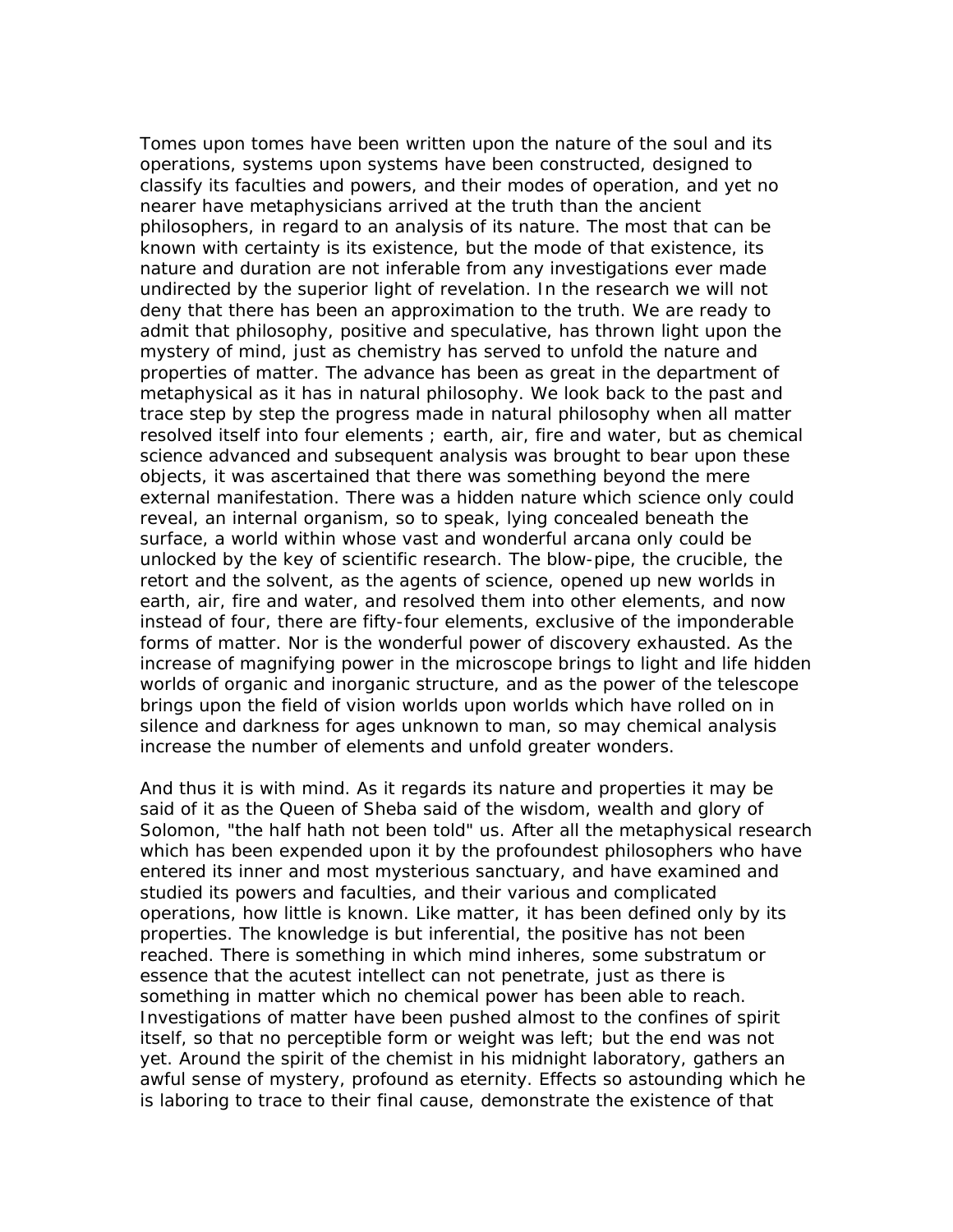cause, and be stands with bosom bare and hand on the altar of science, in the very presence of the Eternal.

The wonderful phenomena exhibited by mind in what is called its normal state is beyond the power of mind to conceive. Take but one single power of the mind, that of retaining ideas, facts, events and words, as the signs thereof. How inconceivably mysterious, that a long, abstruse train of reasoning, involving a multiplicity and often complexity of facts and events, can be retained in the mind and reproduced by the will on any occasion, that what occurred in childhood is present and vivid to the consciousness, with all its details and circumstances after the lapse of eighty or a hundred years? What is denominated association is equally wonderful. Ideas that seemed to have remained dormant for years, in consequence of some associated idea are waked at once to life. Even those ideas that pass through the mind in the hours of sleep, of which man has not at the time full consciousness are called up by association like spirits from the deep, and excite our wonder. We often visit places where we have no consciousness of ever having been before either in mind or body, and we are strangely impressed that the objects around us are familiar, and are startled with the impression. It is not that they resemble places with which we are familiar, but the very resemblance itself from association wakes up the dormant impression previously made upon the mind when in some of its ever wakeful, tireless moods it took an excursion away from the unconscious tabernacle and visited scenes afar.

If we consider mind in its abnormal state, we shall find still greater mysteries. When we look upon the power of the mind over the unconscious body, and see it when all the senses are locked up in sleep, raise the body from its couch and guide its motions as a pilot would a vessel, or rather as an engineer would a locomotive along a dangerous and difficult track safe and unharmed, we tremble while we gaze, and are lost in wonder at its mysterious power. We hear that mind employing the tongue to speak in a language unknown to it before, and to discourse fluently upon a subject never before discoursed by it, and we see it employing the hand to perform feats or to make music to which it was before an entire stranger. Facts like these are cognizant to the world, but the rationale of them are beyond the researches of man.

We repeat it, but little is known of the nature of mind and its wonderful powers. When connected with perfect material organs, there is no limit to its capacity, and yet when the organs through which it manifests itself are defective through decay or derangement, it is incapable of performing its functions, and exhibits feebleness or imbecility on the one hand, and wild incoherent ravings on the other. The brain, like a harp with shattered strings, or an instrument out of tone, though the skill of the musician remains, the attempt to play only makes discord. The mind is immaterial, and knows neither weariness or decay. Its organs may be deranged and destroyed, but derangement and dissolution can touch it never. Indeed, it may be affirmed of matter itself even in its grosser forms, that it cannot be destroyed. It may